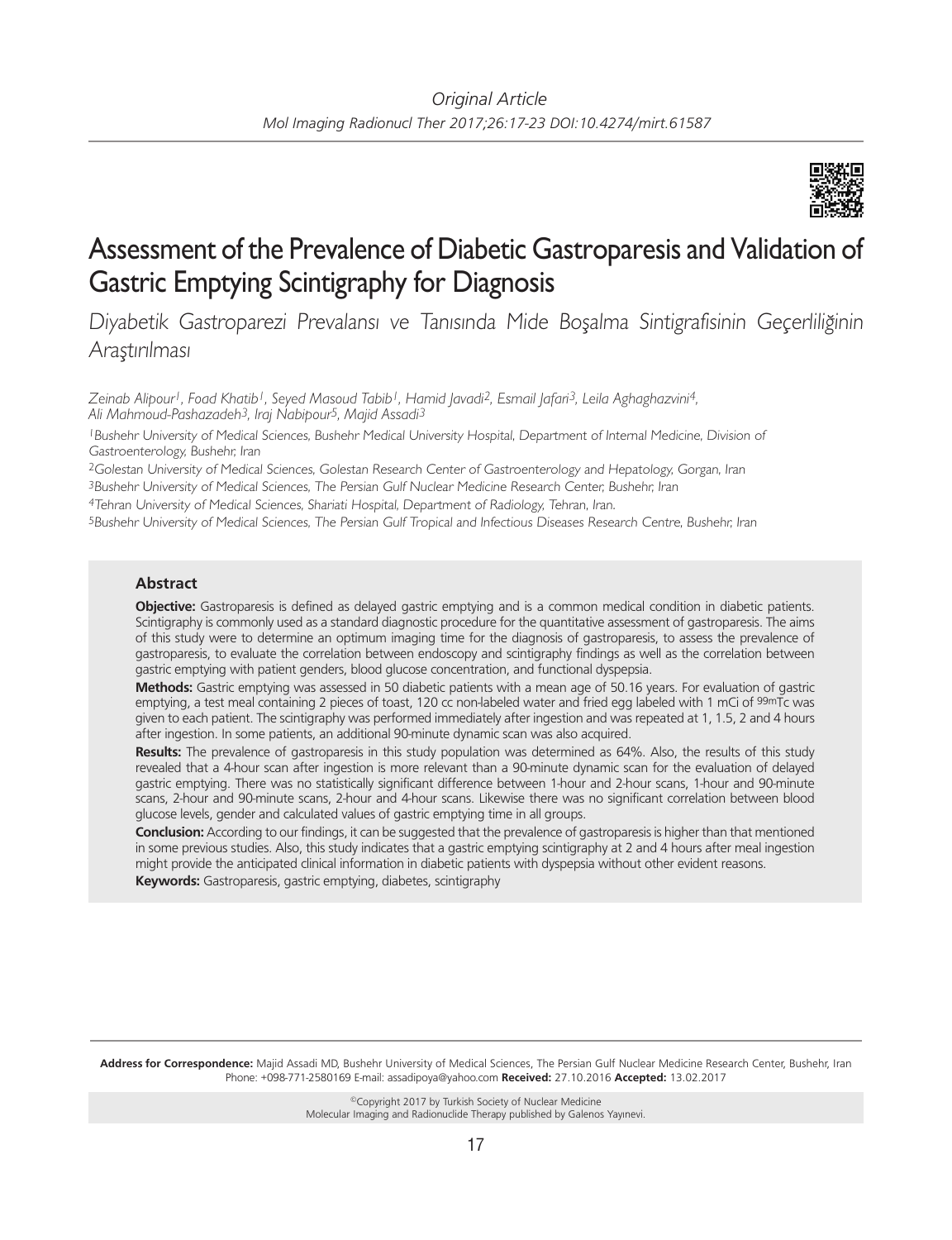## **Öz**

**Amaç:** Gastroparezi gecikmiş mide boşalması olarak tanımlanır ve diyabetik hastalarda sık rastlanan bir tıbbi durumdur. Gastroparezinin kantitatif değerlendirmesi için sintigrafi sıklıkla standart bir diagnostik yöntem olarak kullanılmaktadır. Bu çalışmanın amaçları gastroparezi tanısında optimum görüntüleme zamanını belirlemek, gastroparezi prevalansını belirlemek, endoskopi ve sintigrafi bulguları arasındaki uyumu ve mide boşalması ile cinsiyet, kan glukoz düzeyi ve fonksiyonel dispepsi arasındaki ilişkiyi incelemektir.

**Yöntem:** Ortalama yaşları 50,16 olan 50 diyabetik hastanın mide boşalması değerlendirildi. Mide boşalmasını değerlendirmek için her hastaya 2 dilim tost, 120 cc işaretlenmemiş su ve 1 mCi 99mTc ile işaretlenmiş kızartılmış yumurtadan oluşan bir öğün verildi. Oral alımın hemen sonrasında 1., 1,5., 2. ve 4. saatlerde sintigrafi yapıldı. Bazı hastalarda ek olarak 90. dakika dinamik görüntülemesi de uygulandı.

**Bulgular:** Çalışma grubunda gastroparezi prevalansı %64 olarak bulundu. Aynı zamanda oral alımdan sonra 4. saat görüntülemesinin gecikmiş mide boşalmasının değerlendirilmesinde 90. dakika dinamik görüntülemeden daha uygun olduğu bulundu. Birinci saat ve 2. saat, 1. saat ve 90. dakika, 2. saat ve 90. dakika, 2. saat ve 4. saat görüntülemeleri arasında istatistiksel olarak anlamlı fark yoktu. Benzer şekilde, tüm gruplarda kan glukoz düzeyi, cinsiyet ve hesaplanan mide boşalma zamanı arasında anlamlı bir ilişki saptanmadı. Görüntülemeler arasında cinsiyet, kan şekeri düzeyi ve mide boşalma süreleri açısından da fark tespit edilmedi.

**Sonuç:** Sonuçlarımıza göre gastroparezi prevalansının daha önce bildirilenden daha yüksek olduğu öne sürülebilir. Benzer şekilde, bu çalışma gıda alımından 2 ve 4 saat sonra uygulanan mide boşalma sintigrafisinin dispeptik şikayetleri olan ancak diğer bariz nedenler bulunmayan diyabetik hastalarda gerekli klinik bilgiyi verebileceğini öngörmektedir.

**Anahtar kelimeler:** Gastroparezi, mide boşalması, diyabet, sintigrafi

#### **Introduction**

Gastroparesis is a medical condition that is defined as delayed gastric emptying in the absence of mechanical obstruction, and is known as one of the most common side effects of diabetes mellitus (1,2). Abdominal bloating, satiety and upper abdominal pain symptoms that are associated with delayed gastric emptying in diabetic patients (3,4,5,6).

Amongst all other methods, radionuclide imaging of gastric emptying is accepted as the gold standard to evaluate patients with symptoms related to gastric emptying disorders (7). Since the first use of radionuclide scintigraphy to evaluate gastric emptying in 1966, it has become an acceptable procedure in clinical practice by enabling noninvasive quantitative survey of gastric emptying (8). In this procedure, a solid or liquid meal labeled with radionuclide is used to provide a gastric count as an index of gastric disorder (9).

Based on radionuclide scintigraphy results on gastric emptying in diabetic patients, the prevalence of delayed gastric emptying has been reported as 25-55% and 30% in patients with type 1 and 2 diabetes, respectively (10,11,12). Also, it has been determined that 29% of patients with gastroparesis had diabetes mellitus (13).

The evidence shows that several features of diabetic patients can have an effect on gastric emptying time, thus must be considered during interpretation. For example, acute alterations in blood glucose concentration can change gastric emptying time of both liquid and solid meals (14). Although the pathogenesis of gastroparesis has been attributed to poorly controlled hyperglycemia, some researches did not show a correlation between gastroparesis and autonomic dysfunction (4,12,15). Another study reported a correlation between diabetic gastroparesis and cardiovascular disease and retinopathy (16).

Recently, the Society of Nuclear Medicine and Molecular Imaging and the American Society of Neurogastroenterology and Motility agreed on application of a standard diet and standard imaging protocol for the evaluation of gastric emptying. This procedure has been standardized based on a study on 123 healthy cases, with a standard meal and several imaging times (17). While many studies have been performed on the assessment of gastric emptying by scintigraphy, some issues are still controversial.

In a research study on the diagnosis of gastroparesis, it's mentioned that food remnants were observed within the stomach by endoscopy in patients with normal scintigraphy findings (18,19). Existence of remaining food in the stomach 12 hours after fasting represents gastroparesis in the absence of gastric outflow obstruction. However, the Diabetes Care Standards, published in 2014, did not include endoscopy as a diagnostic method for gastroparesis (18,19).

Nevertheless, it is reported that some patients require scintigraphic evaluation for gastric emptying (20,21,22,23). This may include a group of patients with rapid gastric emptying associated with nausea, bloating and satiety. Similar observations have also been reported in a group of patients with functional dyspepsia. On the other hand, rapid gastric emptying may occur at the beginning of type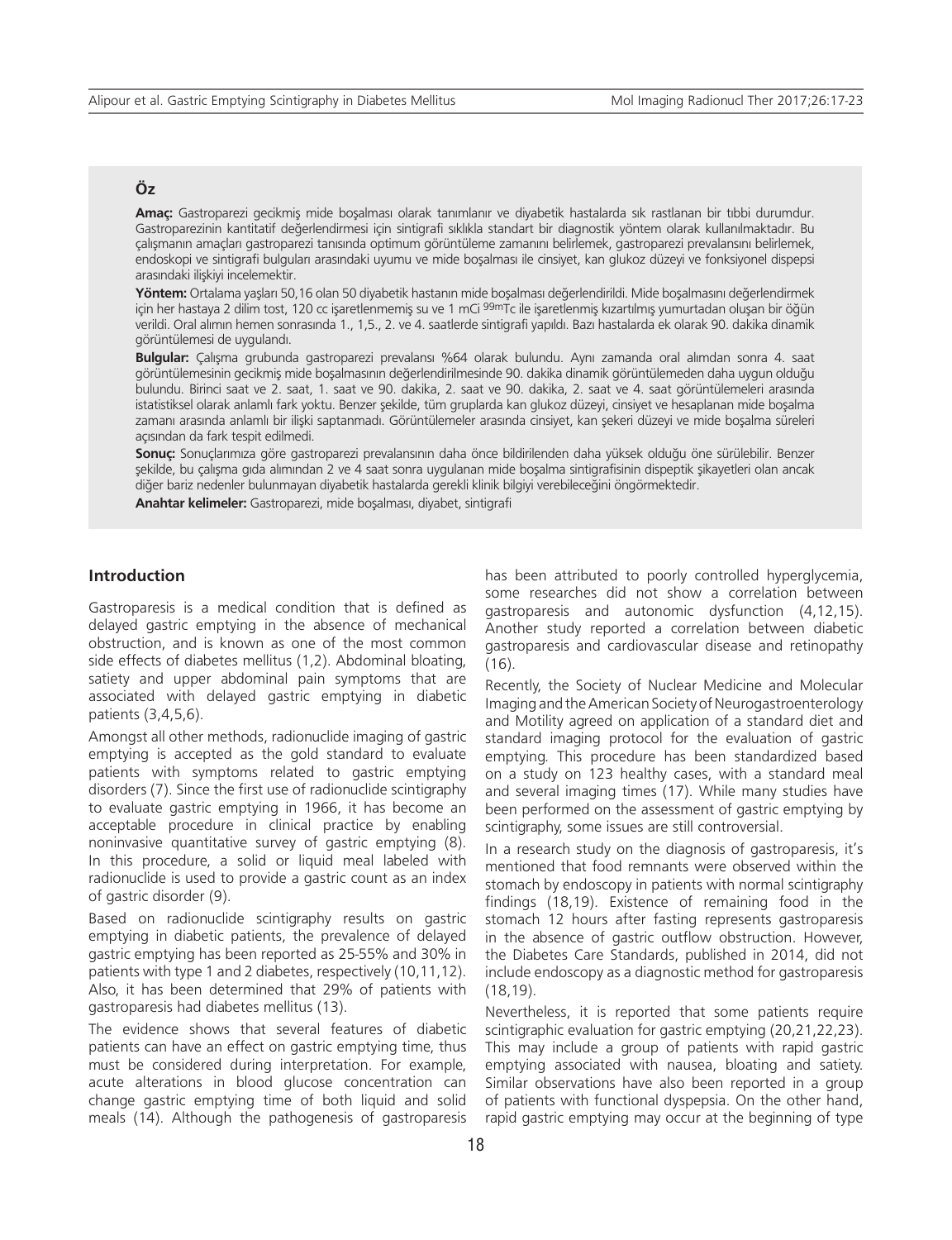2 diabetes in some patients. Many patients present with symptoms that are not distinguishable from gastroparesis. Also, it has been reported that rapid gastric emptying was more common than delayed gastric emptying in patients with autonomic dysfunction.

Further evaluation is needed to assess scintigraphy imaging at the 30- or the 60-minute and the 2- or the 4-hour scans for the diagnosis of rapid gastric emptying (8).

Therefore, the aim of the current study was to find the optimum imaging times for diagnosis of gastroparesis and rapid gastric emptying, and to assess the prevalence of gastroparesis in diabetic patients with dyspepsia. The relations between endoscopy and scintigraphy results for the diagnosis of gastroparesis were also evaluated. We also assessed the correlation between gastric emptying and gender and blood glucose concentration, as well as that between functional dyspepsia and gastric emptying disorders.

### **Materials and Methods**

Fifty diabetic patients (34 men and 16 women) with an age range of 24 to 65 years (mean of 50.16±12.11 years) who have been referred to the Gastroenterology Clinic at our hospital were included in this study. Patients with normal endoscopy who did not have any exclusion criteria were referred to nuclear medicine center for evaluation of gastric emptying. The study was approved by the Bushehr University of Medical Sciences (protocol number: 2345)

Exclusion criteria in this study included heart disease (MI, heart failure and heart valve problems), metabolic disorders (hypothyroidism, kidney failure and liver failure), rheumatic diseases (lupus and scleroderma), history of peptide ulcer disease, history of surgery affecting gastric emptying (vagotomy, gastric bypass), and use of drugs affecting gastric emptying (anticholinergics, prokinetic drugs and opioids).

Before initiation of the study, all study stages were explained to the patients and consent form was obtained. They also had an option to withdraw from study participation at any time.

In case of medications that could affect gastric emptying, all patients were asked to discontinue them for 48 hours before the study, with the supervision of a physician. Patients were also asked to stop using tobacco at least at the morning of the study and were explained that they would not be allowed to smoke until the end of the study. Patients were allowed to take medications which do not affect gastric emptying as well as insulin as prescribed dosages.

In order to decrease the influence of daily activities on gastric emptying, the study was performed in the morning after at least 6 hours of fasting before the study. On the day of the study, blood glucose concentration of each patient was checked and if it was less than 275 mg/dL, the study was continued. Then each patient was given a test meal containing 2 pieces of toast, 120 cc non labeled water and fried egg labeled with 1 mCi of 99mTc-sulfur colloid.

For evaluation of gastric emptying by scintigraphy, scanning was started in a static acquisition mode immediately after ingestion for each patient (time 0). Then, the study was repeated at post-ingestion times of 30 minutes in 29 patients, 60 minutes in 28 patients, 90 minutes in 27 patients, 2 hours in 48 patients, and also 4 hours in 24 patients. In addition, the study was performed with the 90-minute dynamic mode in 13 patients. The study period was also increased so as to improve the accuracy of the obtained results. Patients who had not taken the labeled meal completely or had vomited before the 2-hour scan were excluded from the study. Also, if there was no possibility of a 4-hour scan (such as vomiting), scanning data of other times was used. The scan was acquired in the anterior and posterior projections in a fixed supine position. Data was acquired with a gamma camera (Pegsys, ADAC Lab, USA) equipped by a low-energy high-resolution collimator. Region of interest of the stomach was initially drawn manually, then with the corresponding software. All measured activities were corrected using the decay factor (DF) expressed as:

DF=exp(-ln 2×t/361)

Where t refers to the time (minutes) elapsed after the first measurement.

Delayed gastric emptying or gastric retention was defined as 90% retention at the 1-hour, more than 60% at the 2-hour, and more than 10% at the 4-hour scans. Retention less than 30% at the 1-hour or less than 70% at 30-minute scans were considered as rapid gastric emptying (3,17,24). Retention more than 65% in the 90-minute scan was considered as delayed gastric emptying.

## **Statistical Analysis**

Continuous variables were compared with unpaired t-test and categorical variables were compared with chi-square analysis. A p-value less than 0.05 were considered as statistically significant. For statistical analysis, SPSS for Windows software package (Release 18, SPSS lnc., Chicago, llinois) was used.

#### **Results**

According to the analysis of the obtained data, the mean fasting blood sugar (FBS) was determined as 165.63±50.42 mmol/L. Scintigraphy test was done at 30 minutes, 1, 1.5, 2 and 4 hours after eating radioactivity labeled meal thus creating 5 groups of patients. Within the first group of patients (29 patients), eight patients (27.6%) had rapid gastric emptying while others were normal (Table 1, Figure 1). In the second group of 28 patients, 14 patients (50%) had delayed gastric emptying and others were normal (Table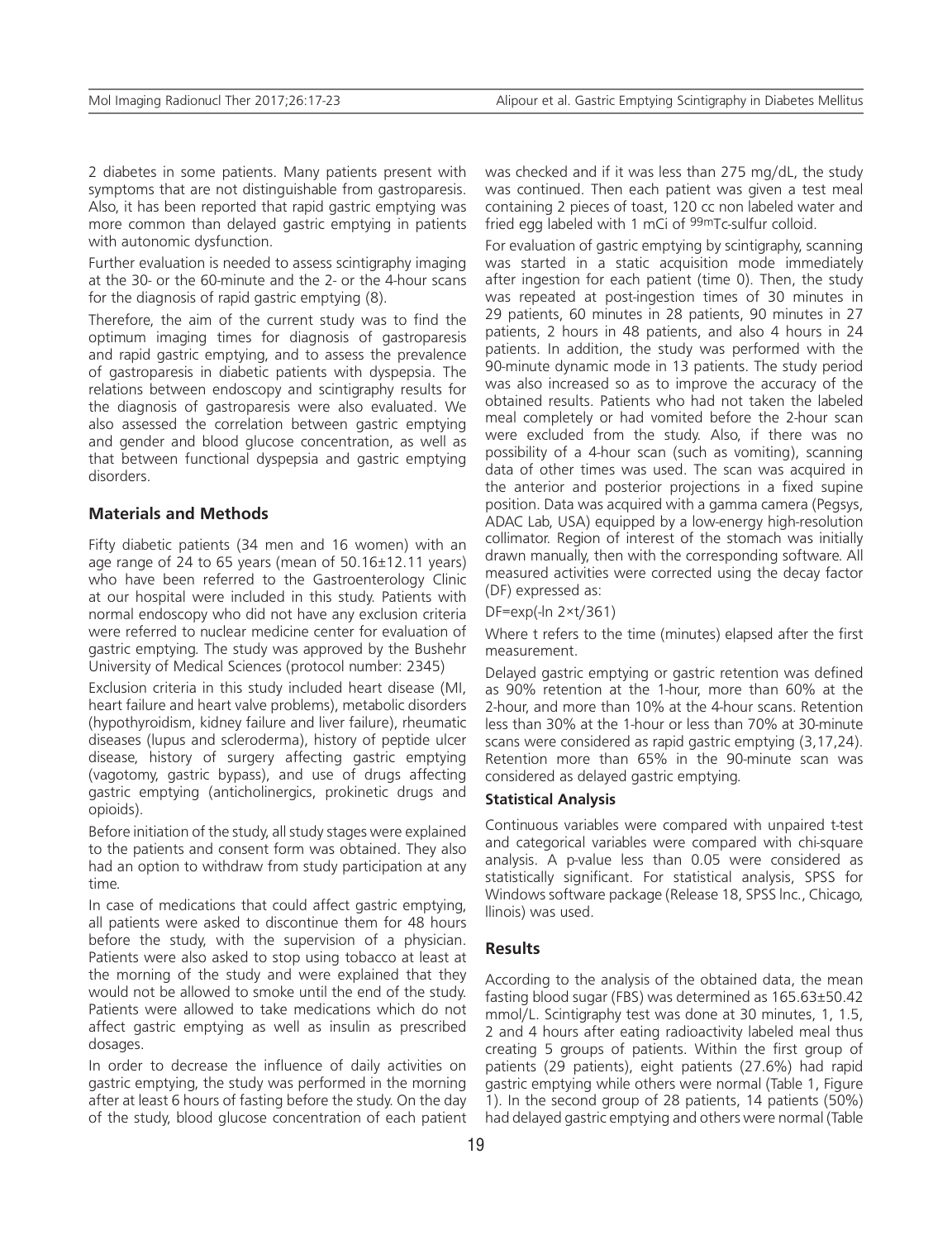2. Figure 2). In the third group of patients (27 patients), delayed gastric emptying was observed in 3 (11.1%) with 24 (88.9%) normal results (Table 2, Figure 2). Within the fourth group in the 2-hour post ingestion evaluation, 13 (27.7%) and 34 (72.3%) patients showed delayed and normal gastric emptying, respectively (Table 2, Figure 2). Finally, within the fifth group in the 4-hour post ingestion, delayed and normal gastric emptying were observed in 19 (72.9%) and five (20.8%) patients, respectively (Table 2, Figure 2).

Among 13 patients who underwent dynamic scanning of gastric emptying, nine (69.2%) cases showed delayed gastric emptying while four (30.8%) patients were normal (Table 2, Figure 2). In none of the patients, evidence of gastroparesis was detected on endoscopy.

It was observed that patient gender did not have an effect on gastric emptying.

Based on the statistical analysis of the data, a significant correlation between FBS level and gastric emptying score was only detected at the 30-minute scan (p=0.04). Rapid gastric emptying at the 30-minute scan was associated with delayed gastric emptying at 1 hour (p value <0.001).

Because of limited number of cases who completed both tests, the correlation between the 1 and 4 hours scanning results could not be evaluated. However, the reported abnormality rate was significant in both time points (50% and 79%, respectively for 1 and 4 hours).

According to the available data, there was no statistical correlation between the 1-hour scan and the 90-minute static scan (p=0.82). Also, there was no statistically significant difference between the 2-hour scan and the 90-minute dynamic scan (p=0.109).

In comparison of the results of the 2- and 4-hour scans in 24 patients, 12 and 19 cases had delayed gastric emptying,

**Table 1. Patient data at 30 minute gastric emptying scintigraphy**

| Time of scan | Number of | <b>Normal</b> | Rapid       |
|--------------|-----------|---------------|-------------|
|              | patients  | emptying      | emptying    |
| 30 minutes   | 29        | 21 (72.4%)    | $8(27.6\%)$ |

**Table 2. Patient data at five time points of gastric emptying scintigraphy**

| Time of scan            | <b>Number</b><br>οf<br>patients | <b>Normal</b><br>emptying | <b>Delayed</b><br>emptying |
|-------------------------|---------------------------------|---------------------------|----------------------------|
| 60-minutes              | 28                              | 14 (50%)                  | 14 (50%)                   |
| 90-minutes (static)     | 27                              | 24 (88.9%)                | $3(11.1\%)$                |
| 2-hours                 | 47                              | 34 (72.3%)                | 13 (27.7%)                 |
| 4-hours                 | 24                              | $5(20.8\%)$               | 19 (79.2%)                 |
| 90 minutes dynamic scan | 13                              | $4(30.8\%)$               | $9(69.2\%)$                |

respectively, but there was no statistically significant difference between these two groups (p=0.32).

In the evaluation of the 90-minute dynamic scan and 4-hour scan, nine cases out of 11 patients and 11 cases out of 11 patients showed delayed gastric emptying, respectively, confirming a clear advantage of the 4 hour scan in the evaluation of gastric emptying (p=0.021).

#### **Discussion**

Based on the results of the 30-minute gastric emptying scan performed on 29 patients, eight cases (27.6%) showed rapid gastric emptying. This finding was in accordance with the results of a similar study published in 2009, in which 28 cases of 129 patients (22%) showed rapid emptying of solid materials. The prevalence of rapid gastric emptying in type 2 diabetes was slightly higher in the mentioned study. This discrepancy could be related to the different procedures



Normal emptying Rapid emptying

Figure 1. Rapid gastric emptying based on 30-minute gastric emptying scintigraphy



Normal emptying Delayed emptying

**Figure 2.** Rapid gastric emptying based on five time points of gastric emptying scintigraphy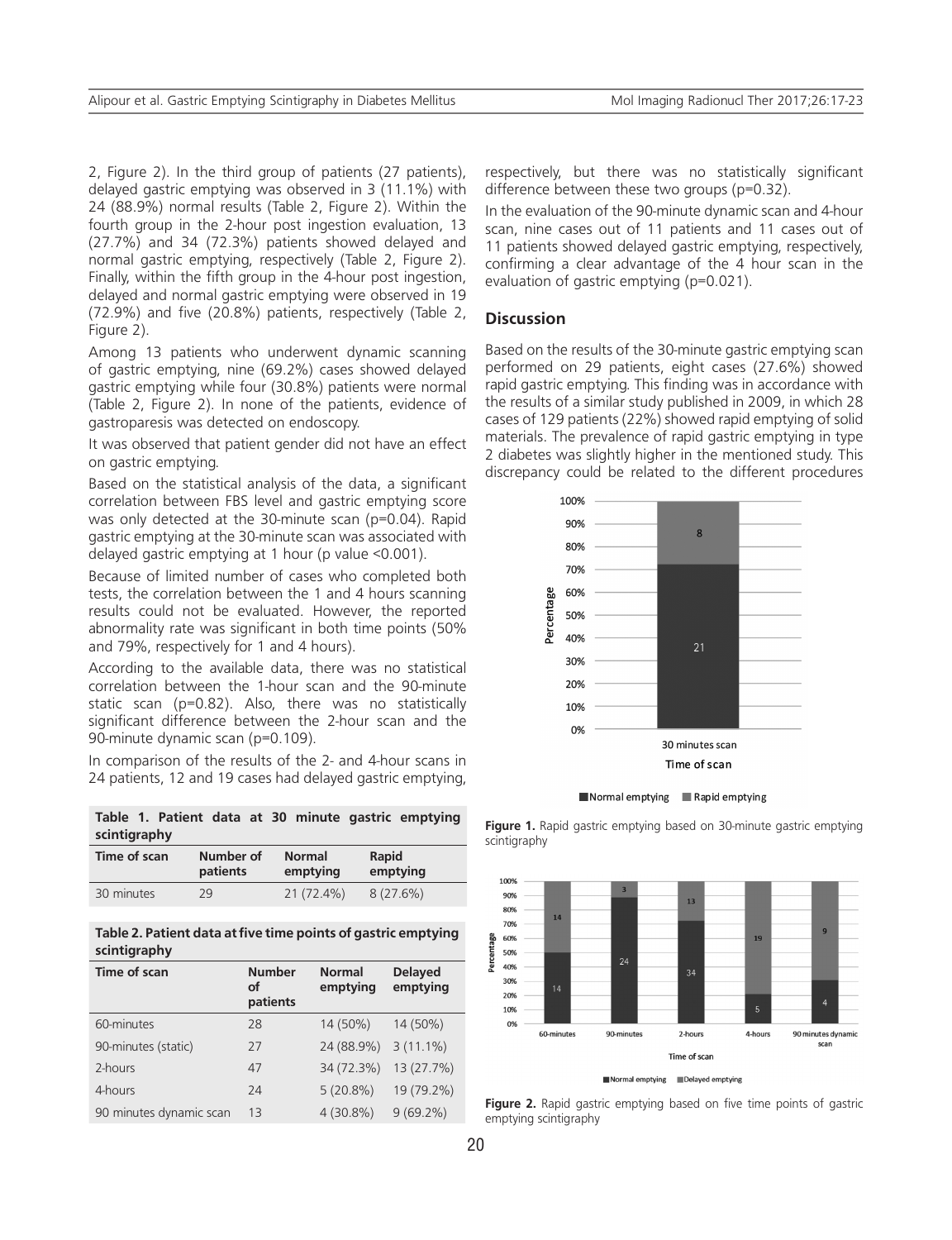used in the two studies. In their study, a 1-hour scan has been used for evaluation of gastric emptying while we used a 30-minute scan (25).

It was previously shown that rapid gastric emptying occurs in both diabetic and functional dyspepsia (26), however, exactly how many patients have rapid gastric emptying is not clear because of complications of or accompaniment with diabetes. Therefore, a clinical trial is required to compare rapid gastric emptying in diabetic patients with dyspepsia and in non-diabetic patients with functional dyspepsia. Unfortunately, in most studies, the control group was selected from healthy people without symptoms of dyspepsia.

According to the statistical analysis of our data, there was a positive correlation between rapid gastric emptying in the 30-minute scan and FBS levels (p=0.048). This finding confirms the finding of a previous study showing that a higher FBS was associated with rapid gastric emptying (27).

In a previous study, C breath test-octanoic acid and T1/2 were used to assess gastric emptying (28). The prevalence of delayed gastric emptying in patients with type 1 diabetes has been reported as 33.7% in that study (28), which is different from our results. This difference could be related to the different procedures applied in the two studies.

In another comprehensive study, the prevalence of gastroparesis was reported as 24.2 in 100000, and the cumulative incidence of gastroparesis in a 10-year period was reported as 5.2% and 1% in type 1 and 2 diabetes respectively, that seems to be very low. However, patients with gastrointestinal symptoms included in that study were not assessed for gastric emptying with scintigraphy, which could have affected their findings (29,30).

In two other studies published in 1983 and 2001, it was determined that 60% of patients with long-lasting type 1 diabetes had suffered from gastrointestinal symptoms of gastroparesis. Although the method of patient selection was different from our study, their results were close to that of ours. It should be noted that these studies were conducted before the routine use of insulin for intensive treatment of type 1 diabetes (4,31,32).

In another study, delayed gastric emptying of solid materials had been discovered in 56% of patients (10). Although this amount was less than our results, it should be considered that in their study gastric emptying half time has been used for the evaluation of gastroparesis (10). Anudeep et al. (12) evaluated the prevalence and predictors of delayed gastric emptying among 140 patients with type 2 diabetes mellitus in which delayed gastric emptying was detected in about 29 % (40/140) of type 2 diabetes patients.

The higher prevalence of gastroparesis in our study can be due to the strict inclusion criteria of our study. On the other hand, gastroparesis was accepted as delayed gastric emptying in the 1-hour scan in our study while in several other studies the 2- or 4-hour scans were taken into consideration.

Gastric emptying study using a 90-minute dynamic scan is usually associated with increased costs and may lead to increased work for both the patient and the staff.

Based on the findings of the current attempt that showed the superiority of the static scan over the dynamic scan, a 2- and/or 4-hour scan instead of a 90-minute scan is recommended in diabetic patients who undergo scintigraphic studies. This is mainly because more cases have been diagnosed with delayed gastric emptying with the 4-hour scan who had initially been recognized as normal with the 90-minute dynamic scan. Therefore, based on the current study results, the most appropriate time for gastric emptying study seems to be either 2 or 4 hours both post meal ingestion to detect as much cases as possible. This could lead to a significantly better management of diabetic patients. While this is a significant advantage, it is not the only superiority of the static scan over dynamic scanning for detecting gastric emptying. Using the static scan, both the patients and the staff who are involved in the scintigraphy exam would spent less time to perform the test as compared to the 90-minute continuous scan. Therefore, it is easier for both groups, patients and staff, to perform the static scan. Additionally, a dynamic scan might exert higher workload to the single-photon emission computed tomography system in comparison to the static one, which is another positive aspect of the static scan.

Regarding the follow-up study, the finding of our survey highlighted the importance of gastric emptying study in diabetic patients. Our results showed that the prevalence of gastroparesis in diabetic patients is more than what it was originally thought. The high rate of patients with delayed gastric emptying indicates that testing should be considered to enable a tailored management of diabetic patients.

Although we tried to keep patient groups homogeneous with applying different scan times and including as much eligible patients as possible to reinforce the validity of our findings, we experienced some limitations in this regard, which is in fact the main drawback of the current survey. Future studies assessing the optimum scanning time of diabetic patients with more uniform groups and higher number of patients should be conducted both to obtain more solid data and to verify our findings.

#### **Conclusion**

Based on the study findings, it can be suggested that the prevalence of gastroparesis is higher than the previously reported rates. Although a larger population is needed for overall conclusion, this study can provide context for further studies, which would have been otherwise impossible due to ethical considerations.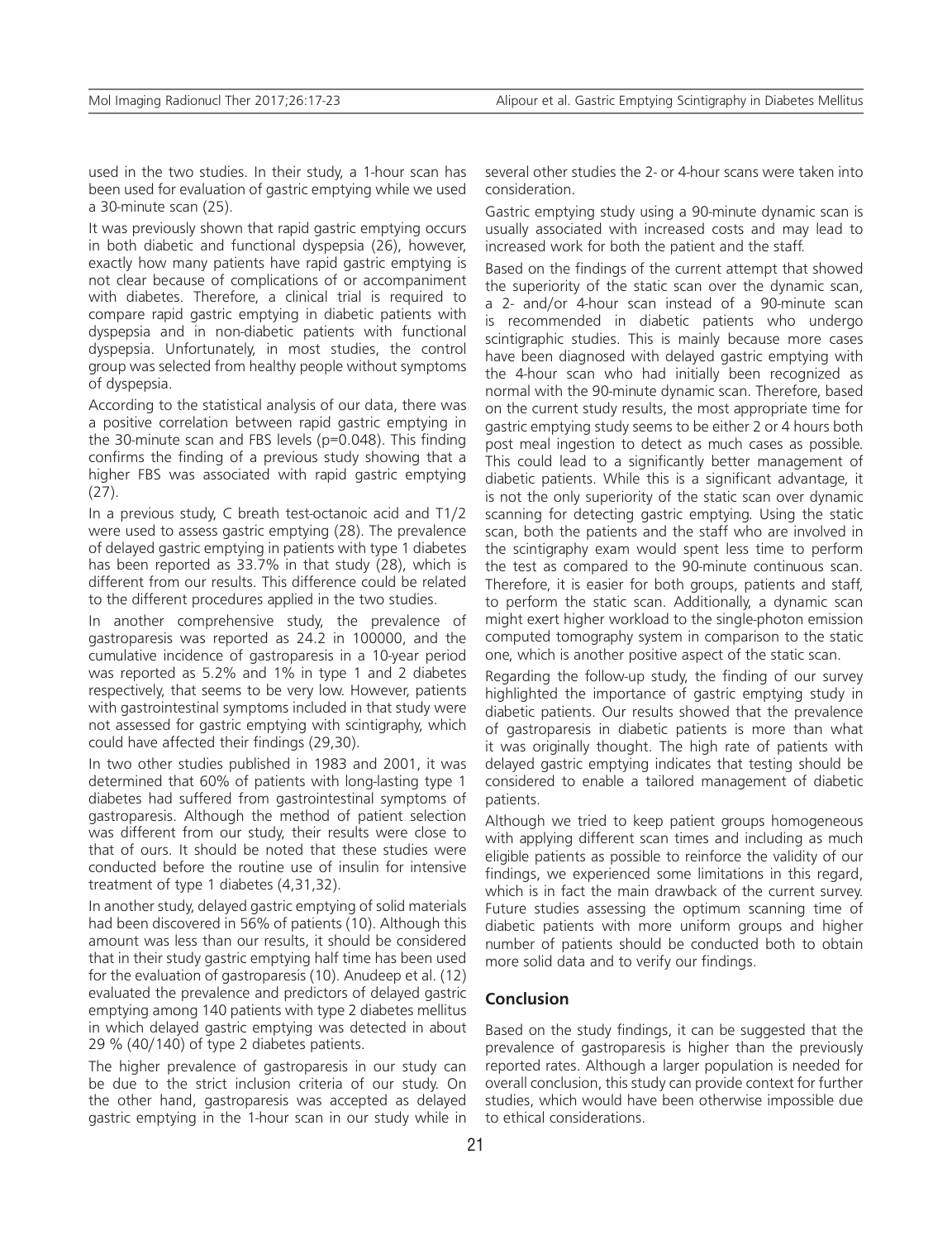According to our findings, it seems that in diabetic patients suffering from dyspepsia without other evident reasons, 2 and/or 4 hours after meal ingestion is an appropriate time to conduct a gastric emptying scintigraphy. Furthermore, we conclude that the prevalence of gastroparesis is higher than the previously reported rates.

### **Ethics**

Ethics Committee Approval: The study was approved by the Bushehr University of Medical Sciences (protocol number: 2345), Informed Consent: Consent form was filled out by all participants.

Peer-review: Externally peer-reviewed.

#### **Authorship Contributions**

Surgical and Medical Practices: Zeinab Alipour, Foad Khatib, Seyed Masoud Tabib, Hamid Javadi, Majid Assadi, Concept: Zeinab Alipour, Foad Khatib, Hamid Javadi, Iraj Nabipour, Majid Assadi Design: Zeinab Alipour, Foad Khatib, Seyed Masoud Tabib, Hamid Javadi, Iraj Nabipour, Majid Assadi, Data Collection or Processing: Zeinab Alipour, Foad Khatib, Seyed Masoud Tabib, Hamid Javadi, Majid Assadi, Analysis or Interpretation: Hamid Javadi, Majid Assadi, Literature Search: Zeinab Alipour, Foad Khatib, Esmail Jafari, Leila Aghaghazvini, Ali Mahmoud-Pashazadeh, Writing: Esmail Jafari, Ali Mahmoud-Pashazadeh, Majid Assadi.

Conflict of Interest: No conflict of interest was declared by the authors.

Financial Disclosure: The authors declared that this study has received no financial support.

#### **References**

- 1. Abrahamsson H. Treatment options for patients with severe gastroparesis. Gut 2007;56:877-883.
- 2. Olausson EA, Brock C, Drewes AM, Grundin H, Isaksson M, Stotzer P, Abrahamsson H, Attvall S, Simren M. Measurement of gastric emptying by radiopaque markers in patients with diabetes: correlation with scintigraphy and upper gastrointestinal symptoms. Neurogastroenterol Motil 2013;25:e224-232.
- 3. Abell TL, Camilleri M, Donohoe K, Hasler WL, Lin HC, Maurer AH, McCallum RW, Nowak T, Nusynowitz ML, Parkman HP, Shreve P, Szarka LA, Snape WJ Jr, Ziessman HA; American Neurogastroenterology and Motility Society and the Society of Nuclear Medicine. Consensus recommendations for gastric emptying scintigraphy: a joint report of the American Neurogastroenterology and Motility Society and the Society of Nuclear Medicine. Am J Gastroenterol 2008;103:753-763.
- 4. Jones KL, Russo A, Stevens JE, Wishart JM, Berry MK, Horowitz M. Predictors of delayed gastric emptying in diabetes. Diabetes Care 2001;24:1264-1269.
- 5. Samsom M, Vermeijden JR, Smout AJ, Van Doorn E, Roelofs J, Van Dam PS, Martens EP, Eelkman-Rooda SJ, Van Berge-Henegouwen GP. Prevalence of delayed gastric emptying in diabetic patients and relationship to dyspeptic symptoms a prospective study in unselected diabetic patients. Diabetes Care 2003;26:3116-3122.
- 6. Koch KL, Hasler WL, Yates KP, Parkman HP, Pasricha PJ, Calles-Escandon J, Snape WJ, Abell TL, McCallum RW, Nguyen LA, Sarosiek I, Farrugia G, Tonascia J, Lee L, Miriel L, Hamilton F; NIDDK

Gastroparesis Clinical Research Consortium (GpCRC). Baseline features and differences in 48 week clinical outcomes in patients with gastroparesis and type 1 vs type 2 diabetes. Neurogastroenterol Motil 2016;28:1001-1015.

- 7. Talley NJ, Vakil NB, Moayyedi P. American gastroenterological association technical review on the evaluation of dyspepsia. Gastroenterology 2005;129:1756-1780.
- 8. Griffith G, Owen G, Kirkman S, Shields R. Measurement of rate of gastric emptying using chromium-51. Lancet 1966;1:1244- 1245.
- 9. Javadi H, Bayani H, Mogharrabi M, Pashazadeh AM, Semnani S, Semnani S, Nabipour I, Assadi M. Relation between clinical features and gastric emptying time in diabetic patients. Nucl Med Rev Cent East Eur 2015;18:3-6.
- 10. Kong M-F, Horowitz M, Jones KL, Wishart JM, Harding PE. Natural history of diabetic gastroparesis. Diabetes Care 1999;22:503- 507.
- 11. Nowak TV, Johnson C, Kalbfleisch J, Roza A, Wood C, Weisbruch J, Soergel KH. Highly variable gastric emptying in patients with insulin dependent diabetes mellitus. Gut 1995;37:23-29.
- 12. Anudeep V, Vinod KV, Pandit N, Sharma VK, Dhanapathi H, Dutta TK, Sujiv A. Prevalence and predictors of delayed gastric emptying among Indian patients with long-standing type 2 diabetes mellitus. Indian J Gastroenterol 2016;35:385-392.
- 13. Soykan I, Sivri B, Sarosiek I, Kiernan B, Mccallum RW. Demography, clinical characteristics, psychological and abuse profiles, treatment, and long-term follow-up of patients with gastroparesis. Dig Dis Sci 1998;43:2398-2404.
- 14. Samsom M, Akkermans LM, Jebbink RJ, van Isselt H, vanBerge-Henegouwen GP, Smout AJ. Gastrointestinal motor mechanisms in hyperglycaemia induced delayed gastric emptying in type I diabetes mellitus. Gut 1997;40:641-646.
- 15. Annese V, Bassotti G, Caruso N, De Cosmo S, Gabbrielli A, Modoni S, Frusciante V, Andriulli A. Gastrointestinal motor dysfunction, symptoms, and neuropathy in noninsulin-dependent (type 2) diabetes mellitus. J Clin Gastroenterol 1999;29:171-177.
- 16. Hyett B, Martinez FJ, Gill BM, Mehra S, Lembo A, Kelly CP, Leffler DA. Delayed radionucleotide gastric emptying studies predict morbidity in diabetics with symptoms of gastroparesis. Gastroenterology 2009;137:445-452.
- 17. Tougas G, Eaker EY, Abell TL, Abrahamsson H, Boivin M, Chen J, Hocking MP, Quigley EM, Koch KL, Tokayer AZ, Stanghellini V, Chen Y, Huizinga JD, Rydén J, Bourgeois I, McCallum RW. Assessment of gastric emptying using a low fat meal: establishment of international control values. Am J Gastroenterol 2000;95:1456- 1462.
- 18. Krishnan B, Babu S, Walker J, Walker AB, Pappachan JM. Gastrointestinal complications of diabetes mellitus. World J Diabetes 2013;4:51-63.
- 19. American Diabetes Association. Standards of medical care in diabetes-2014. Diabetes Care 2014;37(Suppl 1):S14-80.
- 20. Delgado-Aros S, Camilleri M, Cremonini F, Ferber I, Stephens D, Burton DD. Contributions of gastric volumes and gastric emptying to meal size and postmeal symptoms in functional dyspepsia. Gastroenterology 2004;127:1685-1694.
- 21. Lawal A, Barboi A, Krasnow A, Hellman R, Jaradeh S, Massey BT. Rapid gastric emptying is more common than gastroparesis in patients with autonomic dysfunction. Am J Gastroenterol 2007;102:618-623.
- 22. Lin HC, Van Citters GW, Zhao X-T, Waxman A. Fat intolerance depends on rapid gastric emptying. Dig Dis Sci 1999;44:330-335.
- 23. Schwartz JG, Green GM, Guan D, McMahan CA, Phillips WT. Rapid gastric emptying of a solid pancake meal in type II diabetic patients. Diabetes Care 1996;19:468-471.
- 24. Abell T, Starkebaum W, Abidi N. 32 How common is rapid gastric emptying in gastroparesis? Comparison of area under the curve, total gastric emptying and 1-hour values in patients and normal volunteers. Neurogastroenterol Motil 2006;18:490.